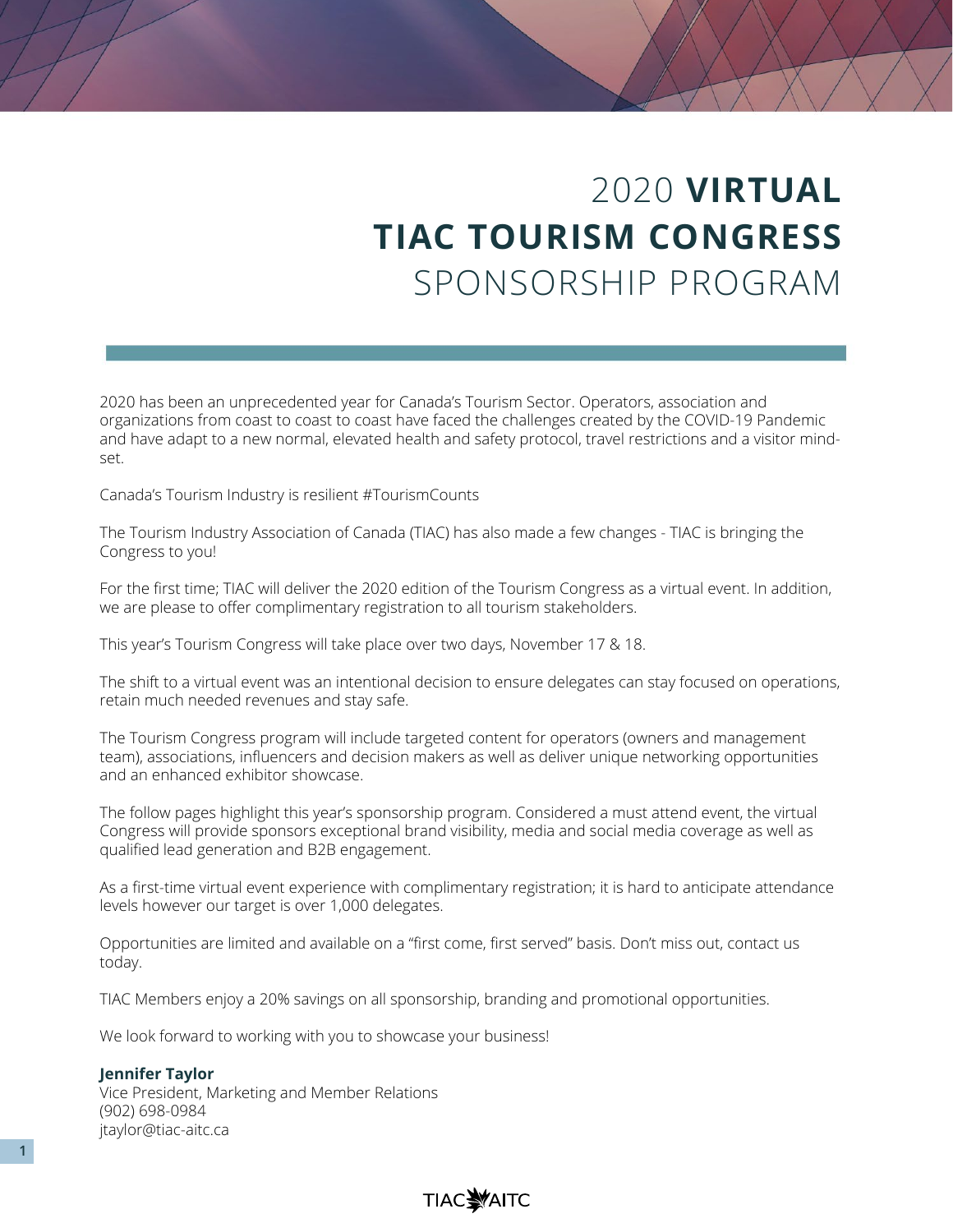## YOUR **REACH**

TIAC's annual Tourism Congress attracts a wide range of business owners, senior management and key corporate decision makers including Presidents, Executive Directors, Chief Operating Officers, General Managers, and Account Executives from the public and private sector. Large national and multinational companies as well as small and medium-sized enterprises attend Tourism Congress, including businesses representing accommodations, airports, attractions, concert halls, convention centres, duty-free shops, festivals & events, restaurants & food services, arenas, transportation, travel services, travel trades, destination and provincial/territorial marketing organizations, suppliers, travel media, and educational institutions. With the offer of complimentary registration; TIAC anticipates an increase in attendance by all levels of management; students and non-traditional stakeholders.

## ROI – **2019 FEEDBACK**

### **SPONSOR**

100% of sponsors agreed:

- 2019 Tourism Congress met their objectives and expectations including Brand Awareness, Lead Generation, and Networking
- Delegates were the right level of decision–makers
- Ample time to connect with delegates
- Would sponsor 2020 Tourism Congress

#### **DELEGATE**

- Industry Information & Networking Top reasons delegates attend the Tourism Congress
- 94% of delegates were satisfied with Tourism Congress
- 91% of the delegates would recommend the event to colleagues

**"It is simply the best event to meet and greet colleagues in the Canadian industry. I try** 

**to go every year."**

**"The high–level conversations and sessions bring a national and global perspective. Takes us out of our centre and allows for thoughtful and informative insights."**

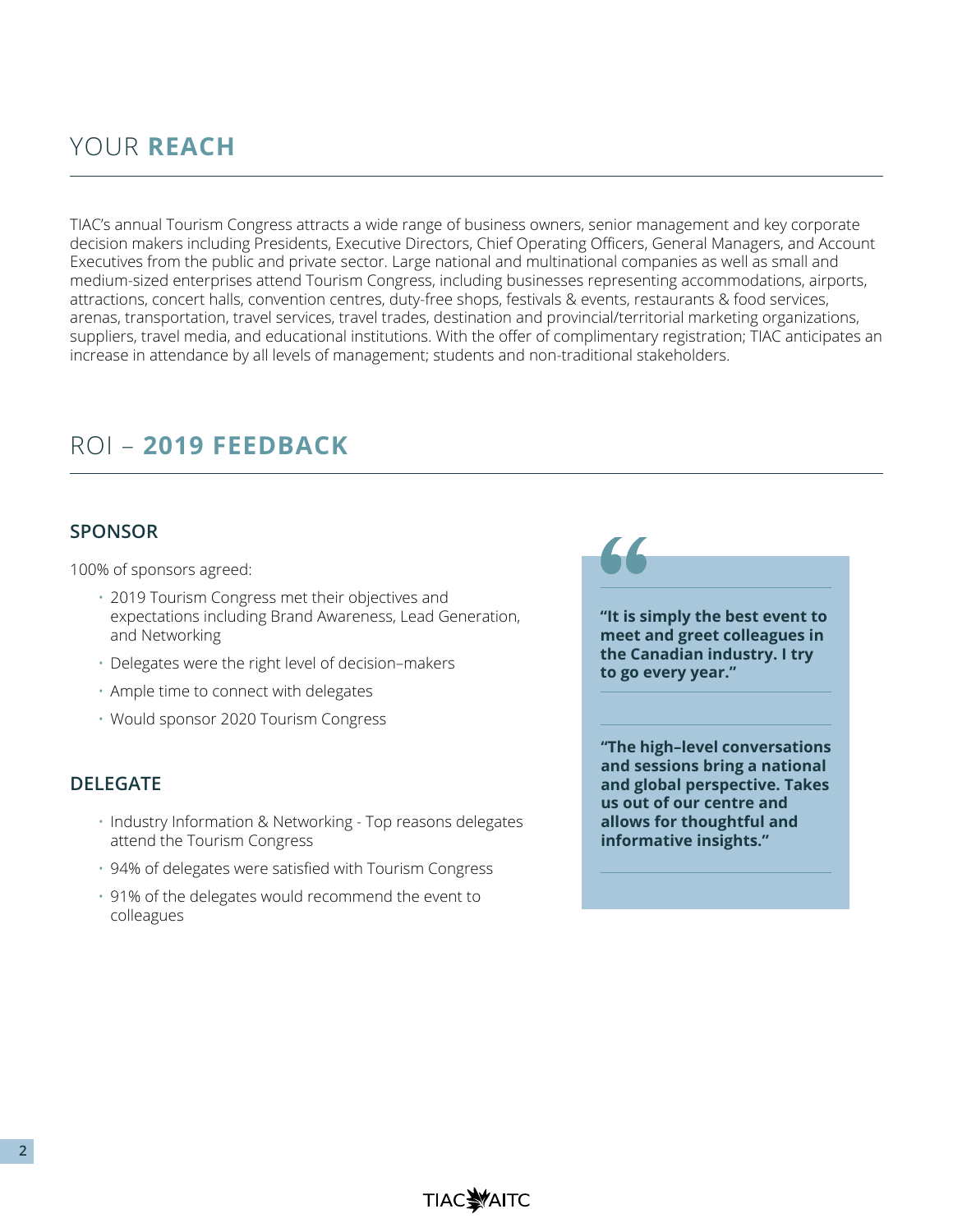With the release of a new Tourism Congress Micro-Site and Virtual Congress Event Portal, sponsors will enjoy exponential brand exposure, enhanced data as well as amplified B2B experiences. Showcasing your brand is no longer limited to one location and time.

The Tourism Congress Micro-Site will be launched in early September providing heightened and advanced brand exposure as well as industry networking.

During the conference, the Virtual Congress Event Portal will provide opportunity for delegate engagement and a platform for individual and group dialogue.

As a virtual event, sponsors will also enjoy a range of additional benefits tied to their sponsor level including:

### **Tourism Congress Micro-Site**

• **Sponsor Showcase** – All sponsors will be highlighted in the sponsorship section of the Tourism Congress Micro-Site with sponsorship level identified. Viewers of the page can simply click on any one of the listed sponsors (name and logo) tab to see more details about the sponsor. This section of the micro-site provides links to Sponsor's Email, Website, Twitter, LinkedIn, Facebook, tag line, a customizable message address information as well as list of sponsor representatives and the option to upload a YouTube video.

### **Virtual Congress Event Portal Benefits**

- **Sponsor Scroll** Once the Tourism Congress is live; delegates will see a scrolling display of sponsor logos at the top right of the event portal; this is always present. Sponsor logos will be rotated every 10 seconds.
- **Sponsor Showcase** Within the event portal; the delegate will click on the Sponsor menu to see the full list of the Tourism Congress Sponsors by investment level. Once the delegate clicks on a sponsor; they will see customized messaging and greater detail including information available on the micro site plus sponsors can upload a YouTube Video as well as files. Diamond and Platinum level sponsors will enjoy the following option: Request Information button; it will automatically send sponsor contact information with optional notes to delegate.

**Lead Generation and Analytics** – TIAC will provide sponsors a list of delegates who viewed their information as well as track every impression.

**TIAC Talk Tourism Congress Sponsor Profiling** – Published on a bi-monthly basis; Diamond, Platinum and Gold level sponsors will be promoted in the special Tourism Congress section of the association's newsletter distributed to more than 6,000 qualified emails.

**Social Media (Twitter, LinkedIn & Facebook):** In addition to pre-arranged acknowledgement tweets and posts, TIAC will re-post, share and re-tweet the messages and images from sponsors that are related to the Tourism Congress.

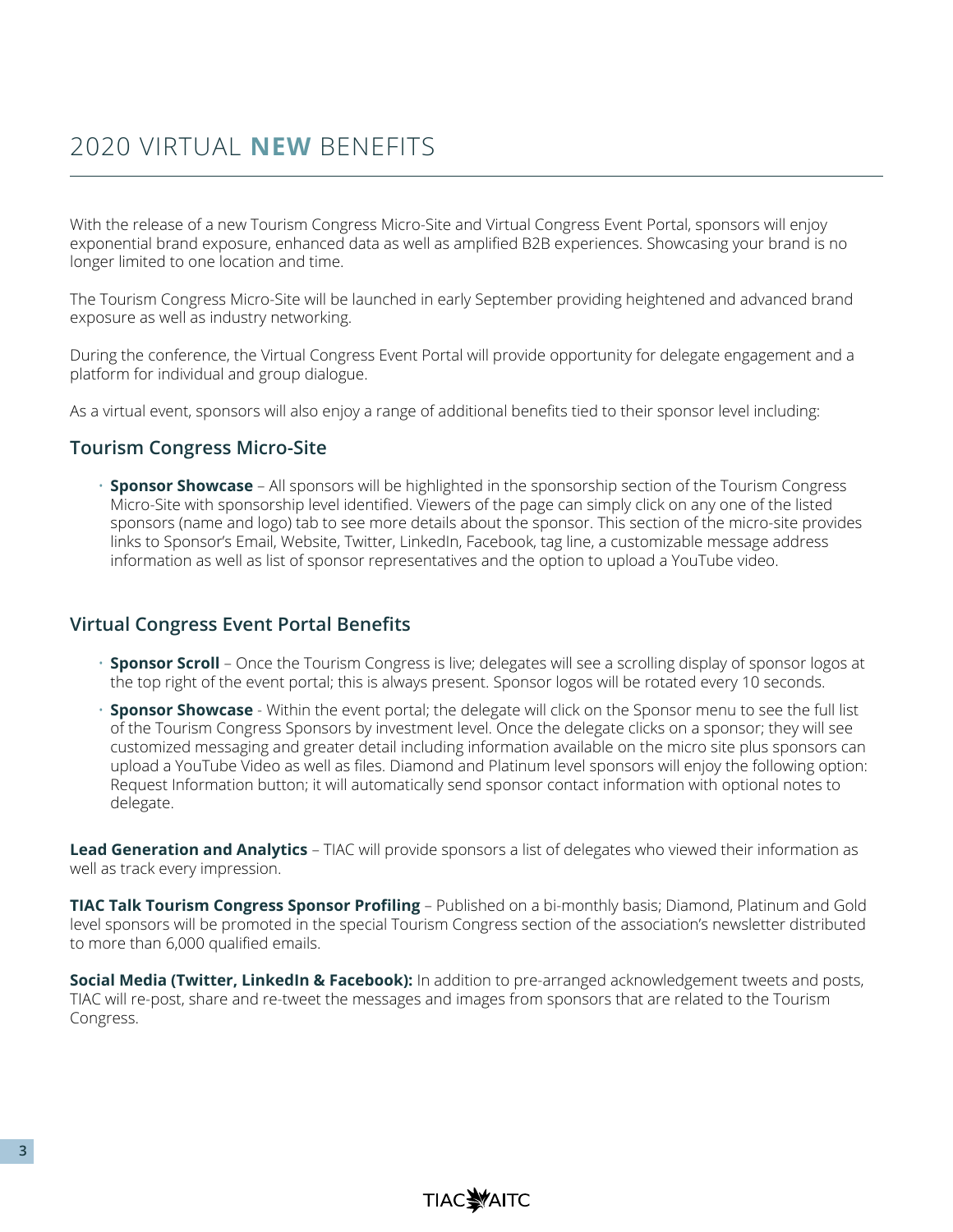## HOW TO **SECURE AN OPPORTUNITY**

Opportunities are limited and available on a "first come, first served" basis, so don't miss out. Certain deadlines apply to ensure TIAC can meet deliverables.

TIAC Members enjoy a 20% savings on all sponsorship, branding and promotional opportunities. If you have a unique sponsorship idea you would like to explore, give us a call. We look forward to working with you to create a new and successful branding opportunity.

Contact Jennifer Taylor at (902) 698-0984 or jtaylor@tiac-aitc.ca.

## 2020 **VIRTUAL TOURISM CONGRESS** SCHEDULE

| <b>Time EDT</b> | <b>Monday, November 16th</b>                      | <b>Tuesday, November 17th</b>                 | <b>Wednesday, November 18th</b>                    |  |  |
|-----------------|---------------------------------------------------|-----------------------------------------------|----------------------------------------------------|--|--|
| 10:45           |                                                   |                                               | <b>Exhibitor Virtual Networking</b>                |  |  |
| 11:00<br>11:15  |                                                   | Leadership Report                             | Keynote                                            |  |  |
| 11:30<br>11:45  |                                                   | Political Panel                               |                                                    |  |  |
| 12:00           |                                                   | Exhibitor Virtual Networking                  |                                                    |  |  |
| 12:15<br>12:30  |                                                   | Concurrent Sessions and Industry<br>Spotlight |                                                    |  |  |
| 12:45           |                                                   | Exhibitor Virtual Networking                  |                                                    |  |  |
| 13:00<br>13:15  |                                                   | Keynote                                       |                                                    |  |  |
| 13:30           |                                                   | <b>TIAC Talks</b>                             | Concurrent Sessions and Industry                   |  |  |
| 13:45           |                                                   | Concurrent Sessions and Industry              | Spotlight                                          |  |  |
| 14:00           |                                                   | Spotlight                                     | Provincial & Territorial Breakouts                 |  |  |
| 14:15           |                                                   | Exhibitor Virtual Networking                  |                                                    |  |  |
| 14:30           |                                                   | Keynote                                       | Hall of Fame,<br>Lifetime Achievement and Canadian |  |  |
| 14:45<br>15:00  | TIAC AGM (accessible to Members'<br>$On V\rangle$ | Sponsored Virtual                             | Tourism Celebration                                |  |  |
|                 |                                                   | Chat Room Gatherings                          |                                                    |  |  |
| 15:15           |                                                   |                                               |                                                    |  |  |
| 15:30           |                                                   |                                               |                                                    |  |  |
| 15:45           |                                                   |                                               |                                                    |  |  |
| 16:00           |                                                   |                                               |                                                    |  |  |
| 16:15           | <b>TIAC Members' Virtual Social</b>               |                                               |                                                    |  |  |
| 16:30           |                                                   |                                               |                                                    |  |  |

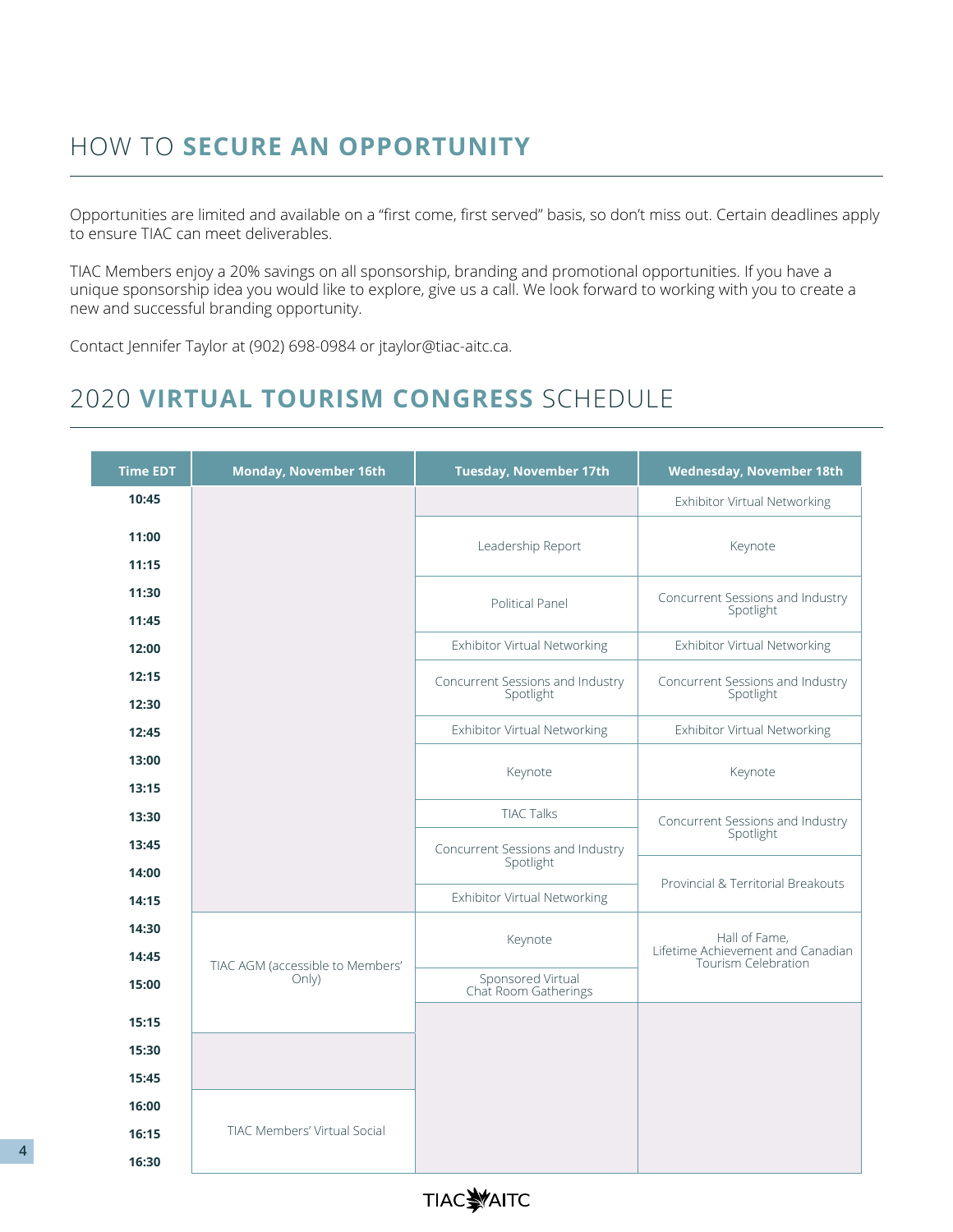

## 2020 **SPONSORSHIP OPTIONS –** QUICK GLANCE **(MORE DEATILS TO FOLLOW)**

|                                                  |                                                    |                                 | <b>BENEFITS</b>               |                               |                                 |                            |                                              |                                  |                                 |                                         |
|--------------------------------------------------|----------------------------------------------------|---------------------------------|-------------------------------|-------------------------------|---------------------------------|----------------------------|----------------------------------------------|----------------------------------|---------------------------------|-----------------------------------------|
| Sponsorship<br><b>Options</b>                    | <b>Investment</b>                                  | <b>Sponsor</b><br><b>Levels</b> | Spotlight Session<br>Industry | Information Button<br>Request | <b>Exhibit Booth</b><br>Virtual | <b>TIAC Talk Spotlight</b> | <b>Virtual Delegate</b><br><b>Bag Insert</b> | promotional post<br>Social Media | Sponsor Directory<br>and Scroll | <b>Lead Generation</b><br>and Analytics |
| <b>Co-Presenter</b>                              | \$15,000 TIAC<br>Member<br>\$18,750 Non-<br>Member | Diamond                         | $\sqrt{}$                     | $\sqrt{}$                     | $\sqrt{}$                       | $\sqrt{}$                  | $\sqrt{}$                                    | $\sqrt{}$                        | $\sqrt{}$                       | $\sqrt{}$                               |
| <b>TIAC</b><br>Members'<br><b>Virtual Social</b> | \$10,000 TIAC<br>Member<br>\$12,500 Non-<br>Member | Platinum                        |                               | $\sqrt{}$                     | $\sqrt{}$                       | $\sqrt{}$                  | $\sqrt{}$                                    | $\sqrt{}$                        | $\sqrt{}$                       | $\sqrt{}$                               |
| <b>Keynote</b><br>Sponsor                        | \$10,000 TIAC<br>Member<br>\$12,500 Non-<br>Member | Platinum                        |                               | $\sqrt{}$                     | $\sqrt{}$                       | $\sqrt{}$                  | $\sqrt{}$                                    | $\sqrt{}$                        | $\sqrt{}$                       | $\sqrt{}$                               |
| Industry<br>Spotlight                            | \$5,000 TIAC<br>Member<br>\$6,250 Non-<br>Member   | Gold                            |                               |                               |                                 | $\sqrt{}$                  | $\sqrt{}$                                    | $\sqrt{}$                        | $\sqrt{}$                       | $\sqrt{}$                               |
| <b>Virtual Chat</b><br>Room                      | \$5,000 TIAC<br>Member<br>\$6,250 Non-<br>Member   | Gold                            |                               |                               |                                 | $\sqrt{}$                  | $\sqrt{}$                                    | $\sqrt{}$                        | $\sqrt{}$                       | $\sqrt{}$                               |
| <b>Session</b><br><b>Sponsor</b>                 | \$2,500 TIAC<br>Member<br>\$3,125 Non-<br>Member   | Silver                          |                               |                               |                                 |                            |                                              | $\sqrt{}$                        | $\sqrt{}$                       | $\sqrt{}$                               |
| <b>Regenerating</b><br><b>Sponsor</b>            | \$750 TIAC<br>Member<br>\$937.50 Non-<br>Member    | Bronze                          |                               |                               |                                 |                            |                                              |                                  | $\sqrt{}$                       | $\sqrt{}$                               |

Additional limited branding and promotional opportunities are available, see page 6.

## **TIACWAITC**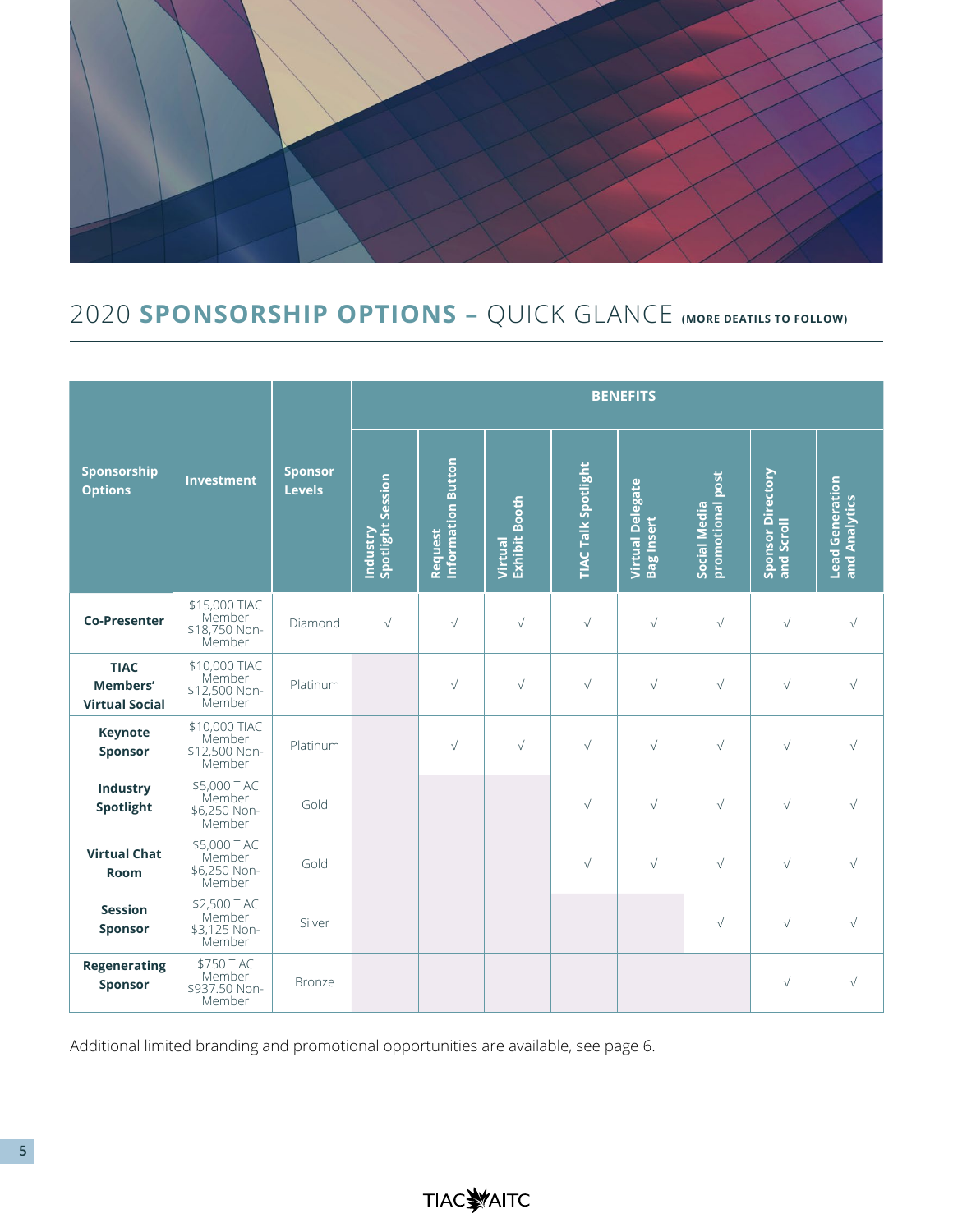## LIMITED **BRANDING AND PROMOTIONAL** OPPORTUNITIES

| <b>Opportunities</b>                                                                                                            | <b>Investment</b>                                                                                     | <b>Description</b>                                                                                                                                                                                                                                                                                                                                                                                                                                                                                                                                                                                                                                                                                                                                                                                                                                                                                                                                                                                                                                                                                                                                                                                                                                                                                                                                                                                                                                                                                                                                                                                                                                                                                                                                                                                                                                                                                                                                                                                                                                                                                                       |  |  |  |
|---------------------------------------------------------------------------------------------------------------------------------|-------------------------------------------------------------------------------------------------------|--------------------------------------------------------------------------------------------------------------------------------------------------------------------------------------------------------------------------------------------------------------------------------------------------------------------------------------------------------------------------------------------------------------------------------------------------------------------------------------------------------------------------------------------------------------------------------------------------------------------------------------------------------------------------------------------------------------------------------------------------------------------------------------------------------------------------------------------------------------------------------------------------------------------------------------------------------------------------------------------------------------------------------------------------------------------------------------------------------------------------------------------------------------------------------------------------------------------------------------------------------------------------------------------------------------------------------------------------------------------------------------------------------------------------------------------------------------------------------------------------------------------------------------------------------------------------------------------------------------------------------------------------------------------------------------------------------------------------------------------------------------------------------------------------------------------------------------------------------------------------------------------------------------------------------------------------------------------------------------------------------------------------------------------------------------------------------------------------------------------------|--|--|--|
| <b>Virtual Swag Bag</b>                                                                                                         | Digital Swag item plus<br>investment as follows<br>\$250<br><b>TIAC Member</b><br>\$300<br>Non-Member | In advance of the event, each delegate will receive a virtual swag<br>bag including items such as digital coupons, contests, discount<br>codes, gift cards, or invitation to partners online event. This<br>is a great opportunity to extend your promotional reach to a<br>specialize market.                                                                                                                                                                                                                                                                                                                                                                                                                                                                                                                                                                                                                                                                                                                                                                                                                                                                                                                                                                                                                                                                                                                                                                                                                                                                                                                                                                                                                                                                                                                                                                                                                                                                                                                                                                                                                           |  |  |  |
| <b>Congress Virtual Marketplace</b><br><b>Exhibitor</b>                                                                         | \$500<br><b>TIAC Member</b><br>\$600<br>Non-Member                                                    | The Congress virtual marketplace will run throughout the event<br>with dedicated times in the schedule to allow delegates to<br>browse and network with exhibitors. With a virtual "booth" and<br>exhibitor portal, exhibitors can manage their profile content,<br>captured leads, assign booth staff, upload files and more. Plus,<br>exhibitors have a special area in their virtual event portal to see,<br>in real-time, who is visiting or has visited the booth, and for how<br>long ago; exhibitors will never miss a lead. This crucial data allows<br>exhibitors to engage those potentially interested delegates in<br>real-time in several ways (Face-to-face video calls and chats) and<br>request their contact information.<br>Face-to-Face Video Calls & Chat - Once an exhibitor has<br>connected with a delegate showing interest, they can engage in<br>a real-time text chat, or even a real-time video call. The video call<br>allows for a high-quality exchange between the exhibitor and<br>delegate, just like the on-site experience would permit.<br>Global Chat & Presence Detection - Delegates will also be able to<br>see who else is visiting a specific booth in real-time, chat among<br>themselves publicly or privately, and ask a front-line exhibiting<br>staff member questions in the exhibitor's public chat board. That<br>front-line staff member may also use this as an opportunity to<br>qualify leads before permitting them to have a private face-to-<br>face conversation.<br>File & Screen Sharing - While real-time chat and video calling<br>add the crucial face-to-face aspect for exhibitors and delegates,<br>sharing of information is equally important. Exhibitors can share<br>their screens while on video calls with attendees, to walk them<br>through product demonstrations, presentations, websites,<br>or anything else. Exhibitors can also make files available for<br>delegates to hang on to.<br>Exhibitors are easily accessed from the Tourism Congress Micro-<br>Site and the Virtual Congress Event portal under the exhibitor<br>directory. |  |  |  |
| One prize plus wear<br>Wear & Share<br>product, TIAC to provide<br>shipping and handling<br>Deadline - October 1, 2020<br>costs |                                                                                                       | A unique opportunity to send direct to delegates a branded shirt,<br>socks or hat that they can fashion during the Virtual Tourism<br>Congress. Delegates will be encouraged to post pics on social<br>media channels throughout the event for a chance to win the<br>sponsor donated prize.                                                                                                                                                                                                                                                                                                                                                                                                                                                                                                                                                                                                                                                                                                                                                                                                                                                                                                                                                                                                                                                                                                                                                                                                                                                                                                                                                                                                                                                                                                                                                                                                                                                                                                                                                                                                                             |  |  |  |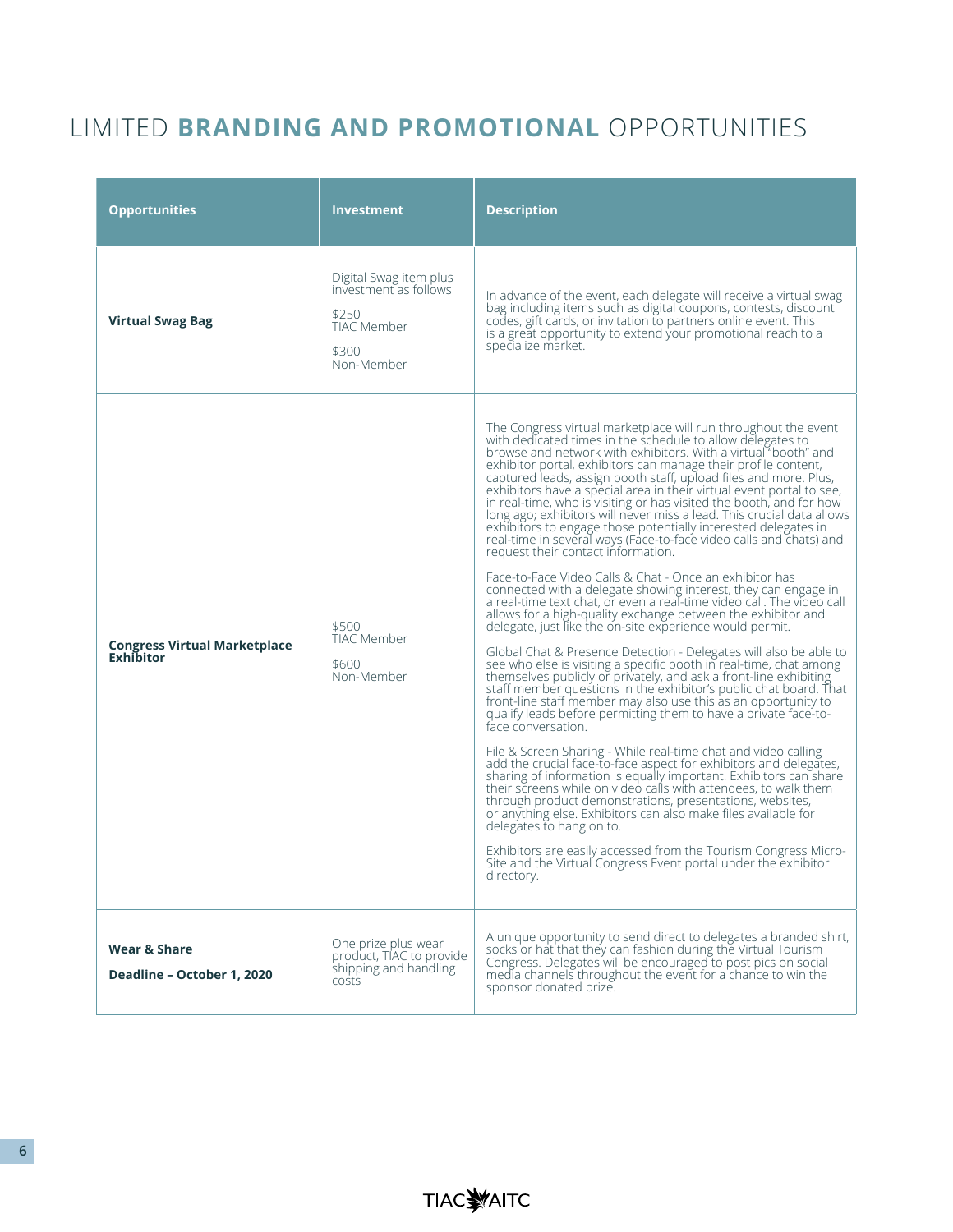

## **DIAMOND** LEVEL SPONSORSHIP

#### **\$15,000 TIAC Member / \$18,750 Non-Member**

### **Tourism Congress Co-Presenter - Exclusive**

The Tourism Congress Co-Presenter and Diamond Level Sponsor will enjoy Premium Banner profiling on the Tourism Congress Micro-Site and Virtual Congress Event Portal. The banner will always be present and provide exclusive brand positioning for TIAC and its Diamond Partner. In addition, the Co-Presenter will have the key position Splash Banner in the Virtual Event Lobby

#### **Diamond level sponsor benefits include:**

- Industry Spotlight Session a dedicated time during the current session breakout schedule when the sponsor can host an information session.
- Virtual Exhibit Booth
- Tourism Congress Micro-Site Sponsor Showcase Directory
- Virtual Event Lobby Before delegates jump into sessions; they are greeted with a social and active virtual lobby enabling them to see who else has entered the portal. Sponsor benefits include:
	- Splash Video a co-branded video (TIAC and Co-Presenter) that will auto play the moment an attendee accesses the Tourism Congress virtual event.
	- Splash Banner sponsor provided banner image will span the top of the lobby section.
- "Request Information" button on sponsor page
- Lead Generation and Analytics
- TIAC Talk Spotlights article
- One (1) social media promotional post on TIAC's Twitter, LinkedIn and Facebook accounts
- One (1) Virtual Swag Bag Insert

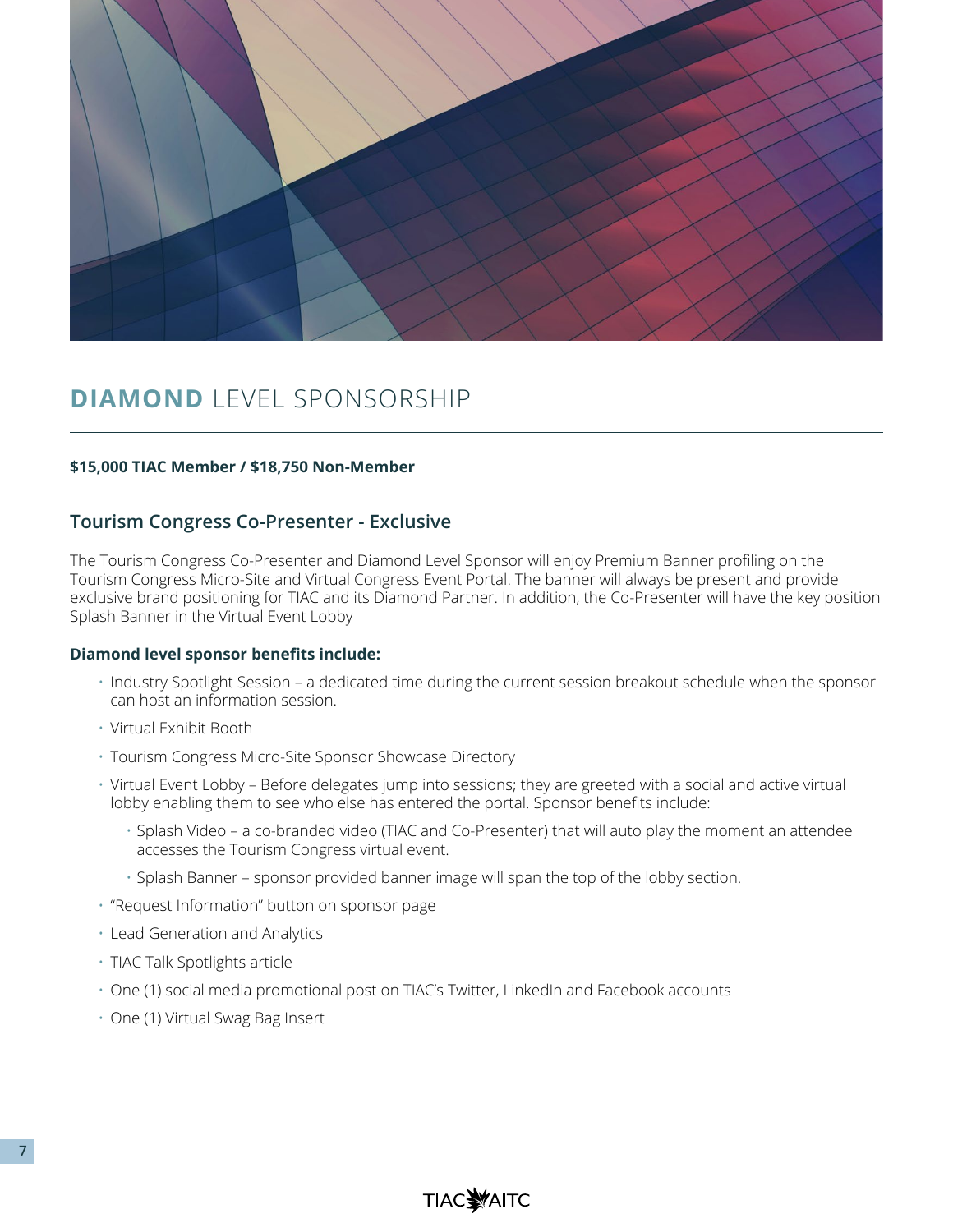#### **\$10,000 TIAC Member / \$12,500 Non-Member**

### **Keynote Sponsor - Multiple Options**

Sponsors of the Keynote sessions can have a static ad or short pre-roll video played in a loop until session starts, in addition they also have the option to moderate the Q&A section of the session. Sponsors company name and logo will be included in session listing on the Tourism Congress Micro-site and Virtual Congress Event Portal. In addition, the sponsor company name and logo will be included in keynote session surveys and polls.

## **Members' Only Social - Exclusive**

Sponsor of the Members' Only Social will make a true connection with Members with a special branded gift sent directly to the delegate in advance of the virtual event, to be enjoyed during the Members' Only Social. Sponsor to provide branded product and TIAC will provide shipping and handling cost.

The network meeting will include opportunity for a 5-minute presentation by the sponsor in a large meeting setting followed by a Q&A time. Sponsor will then have the opportunity to break out into private chat rooms to host regional gatherings for in-depth discussions. Sponsors can enhance the experience with gamification components such as poll or survey as well as a short video.

#### **Platinum level sponsor benefits include:**

- Virtual Exhibit Booth
- Tourism Congress Micro-Site Sponsor Showcase Directory
- Virtual Congress Event Portal
	- Sponsor Scroll
	- Sponsor Showcase Directory
- "Request Information" button on sponsor page
- Lead Generation and Analytics
- TIAC Talk Spotlights article
- One (1) social media promotional post on TIAC's Twitter, LinkedIn and Facebook accounts
- One (1) Virtual Swag Bag Insert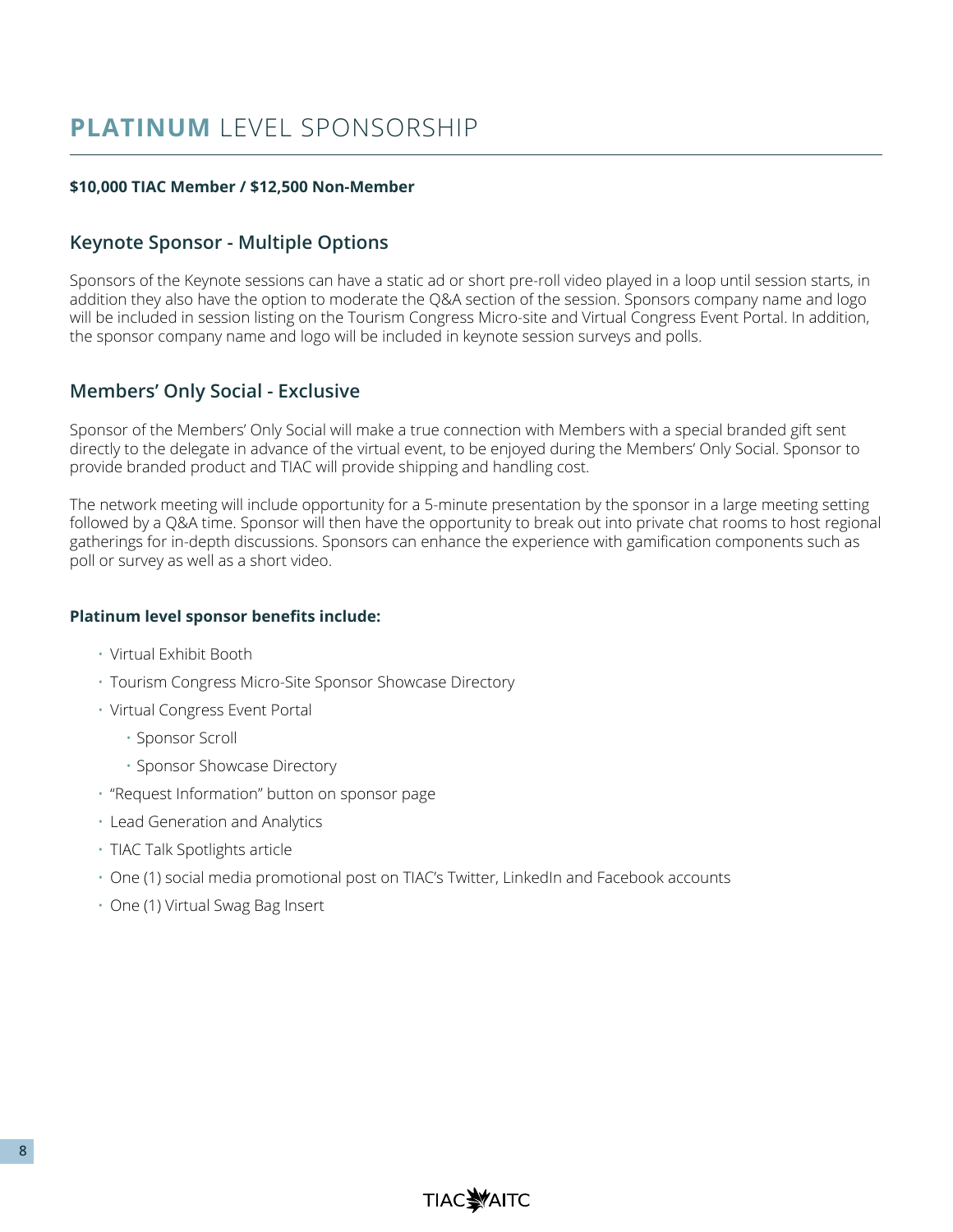## **GOLD** LEVEL SPONSORSHIP

### **\$5,000 TIAC Member / \$6,250 Non-Member**

## **Industry Spotlight - Multiple Options**

Sponsor will have an entire session to themselves to promote their business and share information. For an additional charge, TIAC will distribute directly to the delegate sponsor swag in advance of the session.

### **Virtual Chat Room Gathering – Multiple Exclusive Options**

Sponsors have the opportunity to host private industry chat rooms with delegates on the end of first day of the Virtual Tourism Congress. Each meeting room will be exclusive and allow sponsors the opportunity to connect with industry from coast to coast to coast. Each sponsored virtual chat room gathering will be posted on the micro-site as well as virtual platform schedule.

#### **Gold level sponsor benefits include:**

- Tourism Congress Micro-Site Sponsor Showcase Directory
- Virtual Congress Event Portal
	- Sponsor Scroll
	- Sponsor Showcase Directory
- Lead Generation and Analytics
- TIAC Talk Spotlights article
- One (1) social media promotional post on TIAC's Twitter, LinkedIn and Facebook accounts
- One (1) Virtual Swag Bag Insert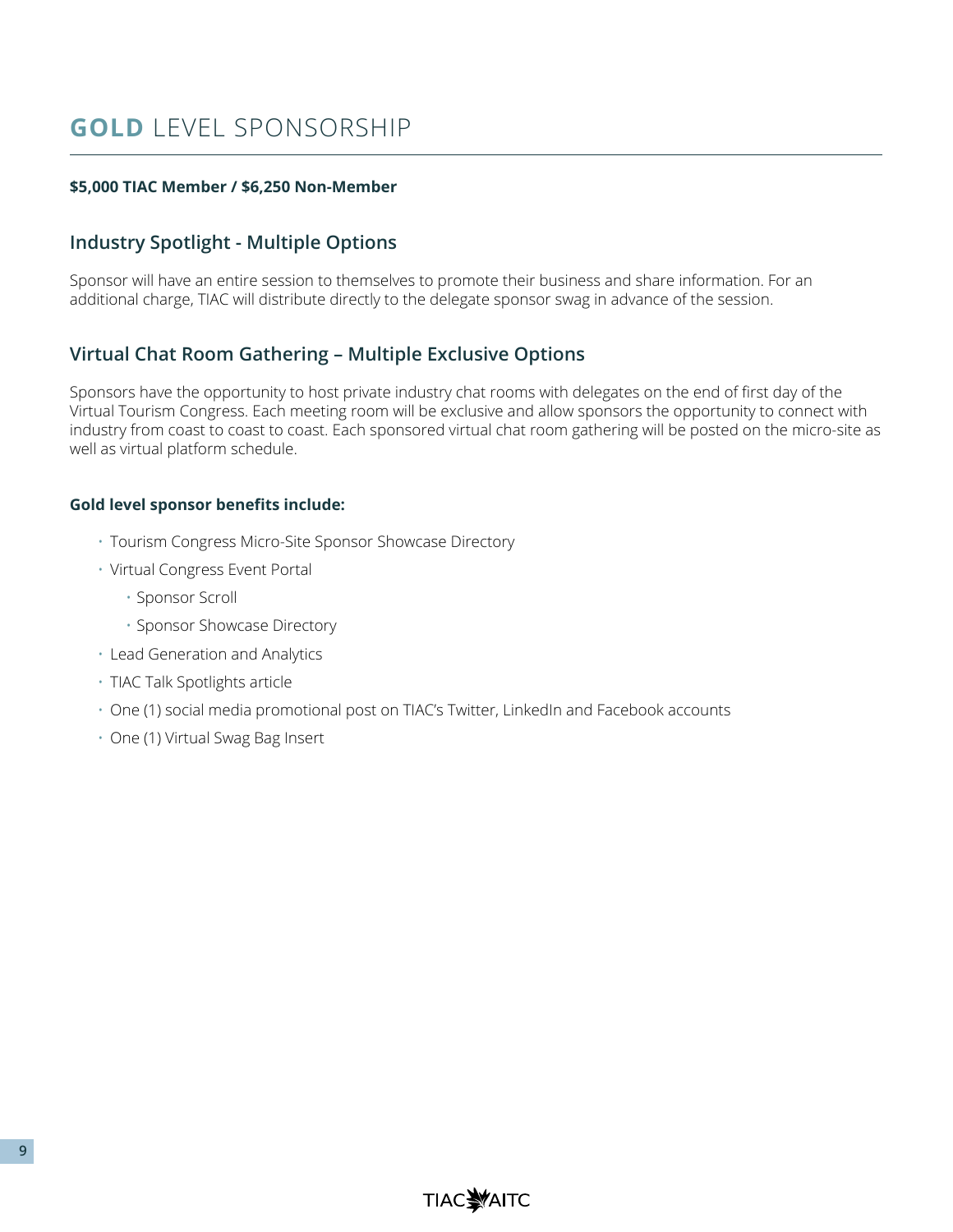## **SILVER** LEVEL SPONSORSHIP

### **\$2,500 TIAC Member / \$3,125 Non-Member**

### **Session Sponsor - Multiple Options**

Sponsors company name and logo will be included in session listing on the Tourism Congress Micro-site and Virtual Congress Event Portal. In addition, the sponsor company name and logo will be included in session surveys and polls.

#### **Silver level sponsor benefits include:**

- Tourism Congress Micro-Site Sponsor Showcase Directory
- Virtual Congress Event Portal
	- Sponsor Scroll
	- Sponsor Showcase Directory
- Lead Generation and Analytics
- One (1) social media promotional post on TIAC's Twitter, LinkedIn and Facebook accounts

## **BRONZE** LEVEL SPONSORSHIP

#### **\$750 TIAC Member / \$937.50 Non-Member**

### **Regenerating Sponsor - Multiple Options**

Host a 10-minute exercise routine or mediation session. Sponsor to provide video in advance of the Tourism Congress for incorporation into the program.

#### **Bronze level sponsor benefits include:**

- Tourism Congress Micro-Site Sponsor Showcase Directory
- Virtual Congress Event Portal
	- Sponsor Scroll
	- Sponsor Showcase Directory
- Lead Generation and Analytics

**TIAC WAITC**